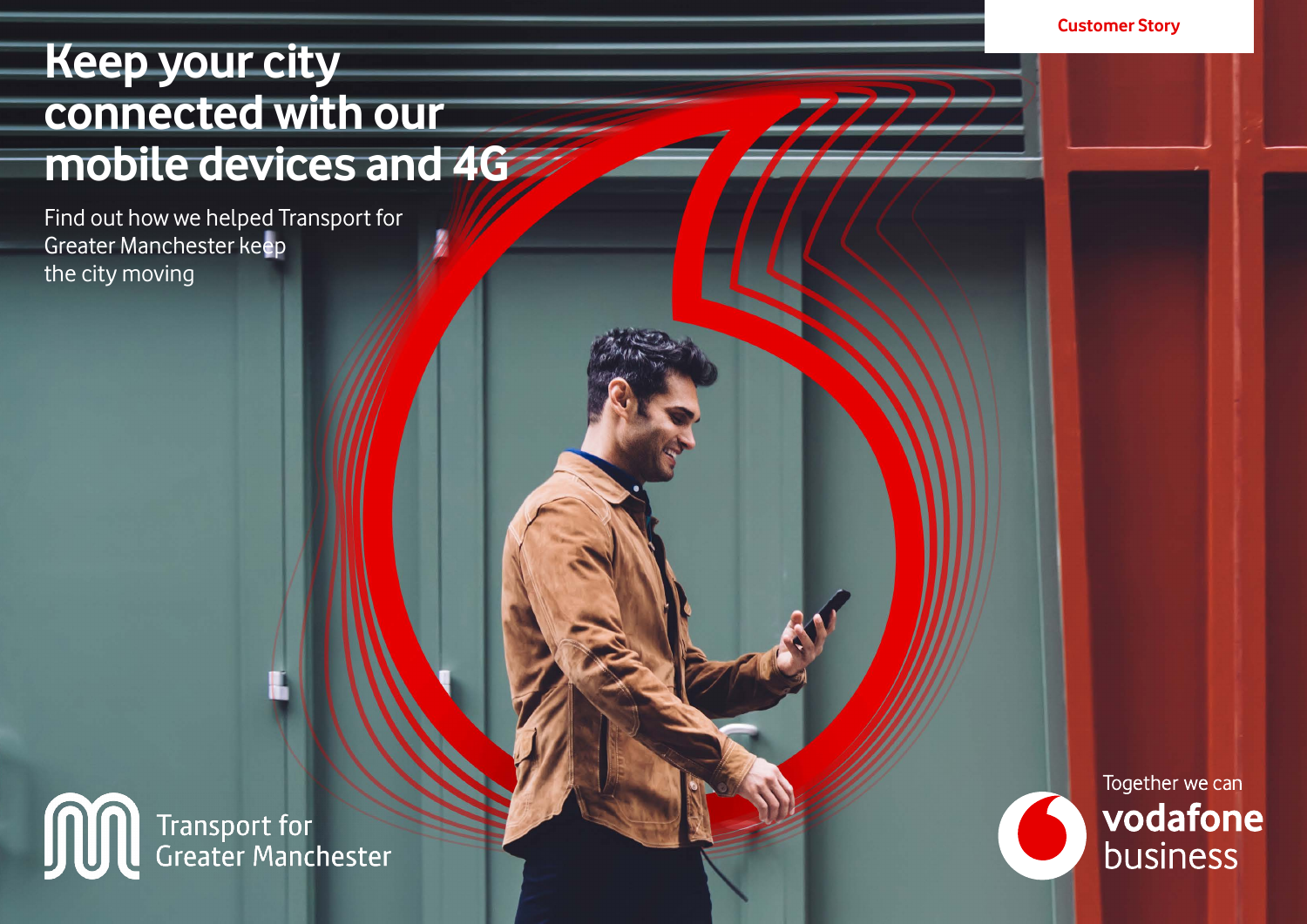### **A vital part of the community**

Transport for Greater Manchester (TfGM) is responsible for implementing local transport policy in Greater Manchester. It owns, manages and builds much of the city's transport infrastructure. It is currently delivering a £1.4 billion expansion of Manchester's tram network. It also pays for buses in areas where no commercial services are provided. It is a vital component in the efficient running of the largest regional economy outside London. It is a round-the-clock, all-year organisation. Its effectiveness is reliant on robust, secure and reliable communications.



# Transport for<br>Greater Manchester

# $\overline{1}$

Internal Service Providers are often the last to receive compliments, but we had many with the transition back to Vodafone."

**Mat Clayton Service Manager Transport for Greater Manchester**

## **The Challenge**

#### **Cumbersome and unresponsive**

At a time of public sector funding squeezes, Transport for Greater Manchester (TfGM) needs to ensure value for money in all its supply contracts. These pressures explain why, in 2012, TfGM signed with a new mobile supplier and moved away from Vodafone.

The new incumbent promised cheaper call rates, and according to Mat Clayton, TfGM's Service Manager, that was the beginning and end of its proposal: "There was no hardware upgrade plan, the financial system was a pain, it took an age to resolve faults… and there were lots of service issues.

"Accounting for the cost of upgrading our devices – and most of our devices would have been end-of-life within 12 months – the total cost of service turned out to be more expensive. And that wasn't even factoring in the management time wasted in chasing and escalating issues."

Clayton oversees 15 supplier contracts: "There were delays at every turn. For every 10 orders, it was losing two, and there was no real-time ordering facility. When I told the company that we wanted to leave they said 'no bother, you're only a small customer'."

# **Why Vodafone**

- Reduces cost-of-life ownership across mobile estate.
- Improves service management through consolidated billing and real-time ordering.
- Fewer calls into the service desk for mobile-related queries.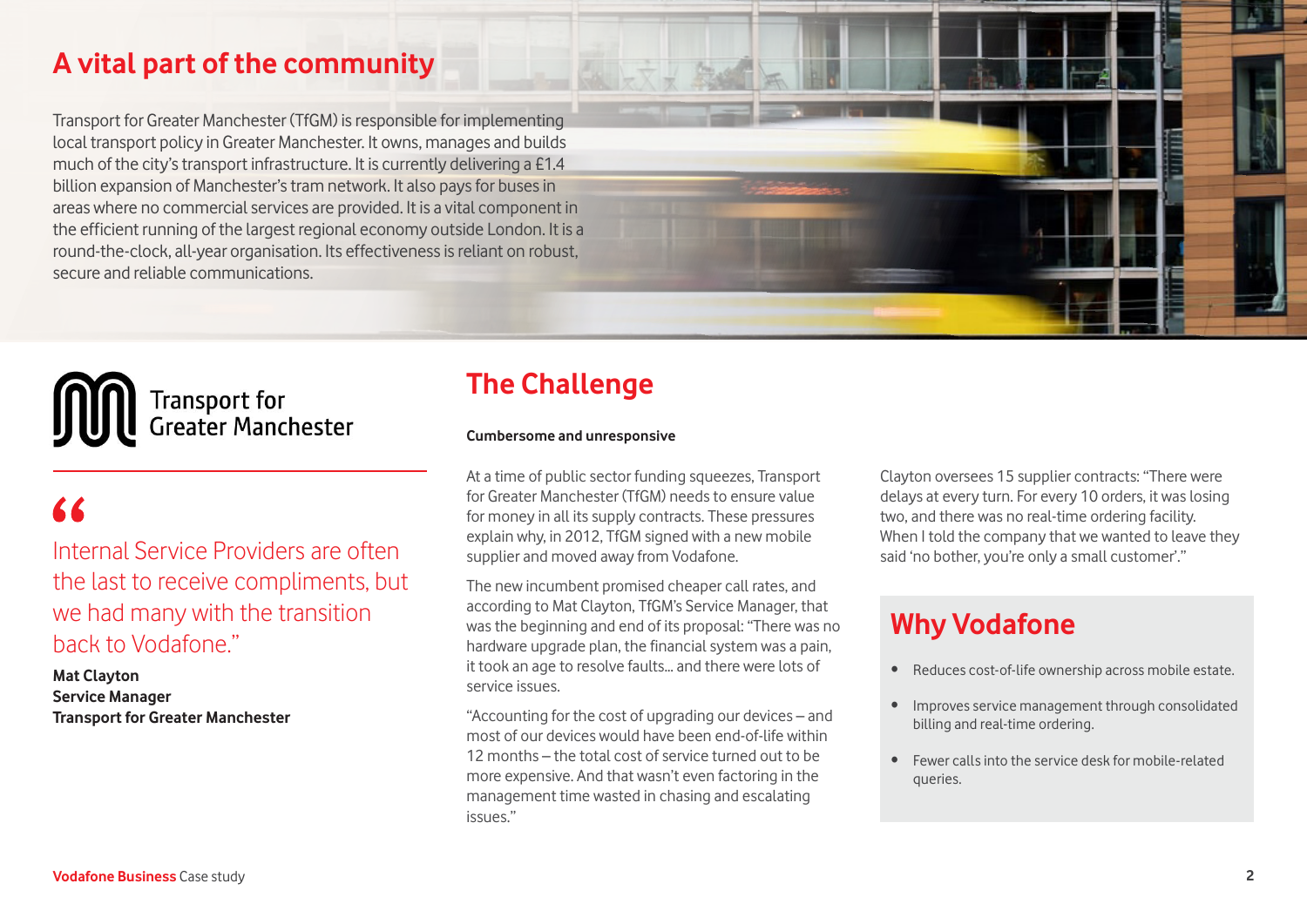#### **The Solution Benefit**

#### **Reframing expectations**

TfGM began preparing the case for a return to Vodafone: "What we didn't want to do was simply fix the problems we had with the incumbent. We wanted to reframe our expectations for mobile. Network resilience was non-negotiable. There was broader context for a return. Through TfGM's Urban Traffic Control team, it operates 2,160 sets of signals, around half of which communicate via mobile SIMs. Vodafone provide the connectivity for these along with specialised devices for ticket checks and surveys, so there was a strong case for a single mobile telephony provider across its operations." Network resilience was a non-negotiable," says Clayton.

Communication is vital to the smooth running of the transport network across Greater Manchester. If there is a transport issue, senior managers need to respond quickly. Vodafone holds a number of ISO standard accreditations which were a deciding factor in choosing to work with the company as they are key to reducing risk. Our CEO and all the directors need to be in contact at all times, and they need access to email and data. Across all users, around 30% don't really need data. This is not a one-size fits all business." says Clayton.

The Vodafone solution involved a complete hardware refresh from day one, with Nokia Lumia devices for all data users as well as Apple iPad and 4G connectivity for C-suite users. The entire set-up, from ordering new devices to checking billing, can be managed by TfGM through a single online portal, Vodafone Corporate Online.

The devices and SIMs were delivered in advance; with Nokia trainers and a Vodafone Transition Manager on site at go-live. Technical issues were resolved on the spot, with Vodafone keeping spare hardware on hand in the event of any failures.

"We realised just prior to go-live that the Lumia phones didn't come with any cases as standard. No problem. The Vodafone Account Team stepped in to help and sourced cases for all phones and supplied these as a value added activity. This example of proactive account management was much appreciated by senior people here. We had the certainty of the project plan with the assurance that Vodafone could react quickly to unexpected events if needed." says Clayton.

#### **Appreciation beyond the service team**

Vodafone's consolidated billing and online ordering systems have greatly reduced management involvement and delivered contract transparency.

There are no delays, no misplaced orders, and invoice errors are eliminated. Orders are fulfilled with next day delivery. In addition, Vodafone has trained TfGM's frontline support staff, enabling more support calls to be fixed in house, meaning less need to swap out faulty devices.

Around one in three devices returned to Vodafone from enterprise customers each month are due to user error so could be fixed with a software upgrade. TfGM now selffixes more issues, cutting administration and keeping fully functioning devices in the hands of users.

"Taking control of our ordering has transformed management efficiency," says Clayton. "When we look at total cost of ownership, it's clear we're now getting far more from our mobile estate. We have the right devices for the right staff." The transition, he says, was viewed as a success across the wider business.

Service remained virtually continuous throughout the transition, meaning minimal disruption for users. "This is one of the most well-managed transitions I've come across in 15 years of service management.

Vodafone understood our business requirements, appreciated the urgency of some requests and resolved any issues very quickly. Throughout there was the reassurance that things were being managed."

# $\overline{11}$

This is one of the most wellmanaged transitions I've come across in 15 years of service management. Vodafone understood our business requirements, appreciated the urgency of some requests and resolved any issues very quickly. Throughout there was the reassurance that things were being managed."

**Mat Clayton Service Manager Transport for Greater Manchester**